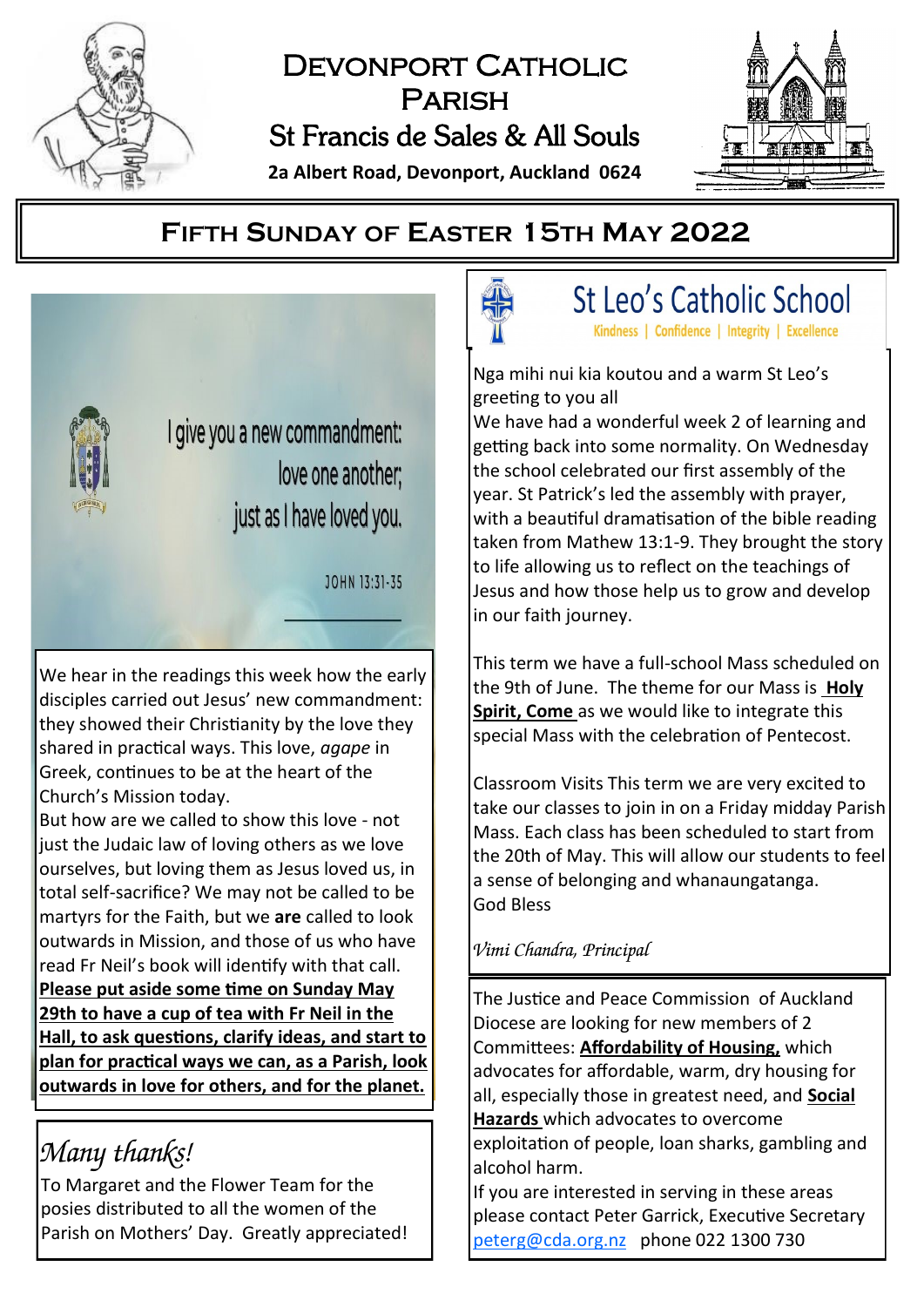Today's readings continue the Easter theme of offering hope to those who are suffering, a hope founded on the risen Lord.

# **Fifth SUNDAY of EASTER**

#### *The New Creation*

**Acts 14:21-27** They gave an account to the church of all that God had done with them.

**Psalm 145: I will praise your name forever, O God my king.**

**Apocalypse 21:1-5** God will wipe away all tears from their eyes.

**John 13:31-35** I give you a new commandment, love one another.

# **Sixth SUNDAY of EASTER** *22 May*

*The Radiant Glory Of God*

**Acts 15:1-2,22-29** It has been decided … not to saddle you with any burden beyond these essentials.

## **Psalm 67: O God, let all the peoples praise you.**

**Apocalypse 21:10-14,22-23** He showed me the holy city coming down out of heaven.

**John 14:23-29** The Holy Spirit will remind you of all I have said to you.

| <b>INEXT WEEK'S MINISTRIES.</b> | <b>SAT 21 MAY 5.30 PM</b>    | <b>SUN 22 MAY 9.30 AM</b>          |
|---------------------------------|------------------------------|------------------------------------|
| Welcome/Prayers of Intercession | Clive Sinclair               | Emma Mackie-Watts                  |
| <b>IMinisters of the Word</b>   | Judith Priddy<br>Kath Petrie | <b>Gerard Dobbs</b><br>John Knight |
| <b>IMinisters of Communion</b>  | Eileen Pearce                | Flo Sapa'au                        |

### **Joshua meeting notice**

Date: Wed 25 May 7.30pm Venue: St Josephs Centre, Takapuna There will be a presentation on the topic: 'What will Heaven be Like?" A warm invitation to all men to come and find out and meet Catholic men in a spirit of friendship and fellowship.

**Christian Meditation** 6.30 Monday Meeting Room. **Poland Community meditation for Ukraine**  6 am every Sunday. Zoom Meeting ID 81721118133 Passcode 544877 Our Lenten Caritas Collection this year was \$835, lower than in previous years. If you have still to send your own donation to Caritas, you are encouraged to do so as soon as possible: the charities they support are some of the neediest in this area. Need a space for a function or event? St Leo's Community Hall is available at reasonable rates. Contact the Parish Office for bookings.

May is the traditional month of devotion to

Our Lady. Older parishioners will remember Queen of the May processions, bringing "flowers of the rarest and blossoms the fairest" to adorn statues of Mary, or saying The Angelus every day at



noon– the prayer celebrating Mary's Damascus experience, the moment when she is bowled over by God. There are some beautiful icons of this moment in the current exhibition at the Auckland Art Gallery. But right here in the parish you can visit our own icon, on the eastern side of the Church, and let Our Lady look at you, or join in with the Rosary, every Monday evening in the Church at 6 pm.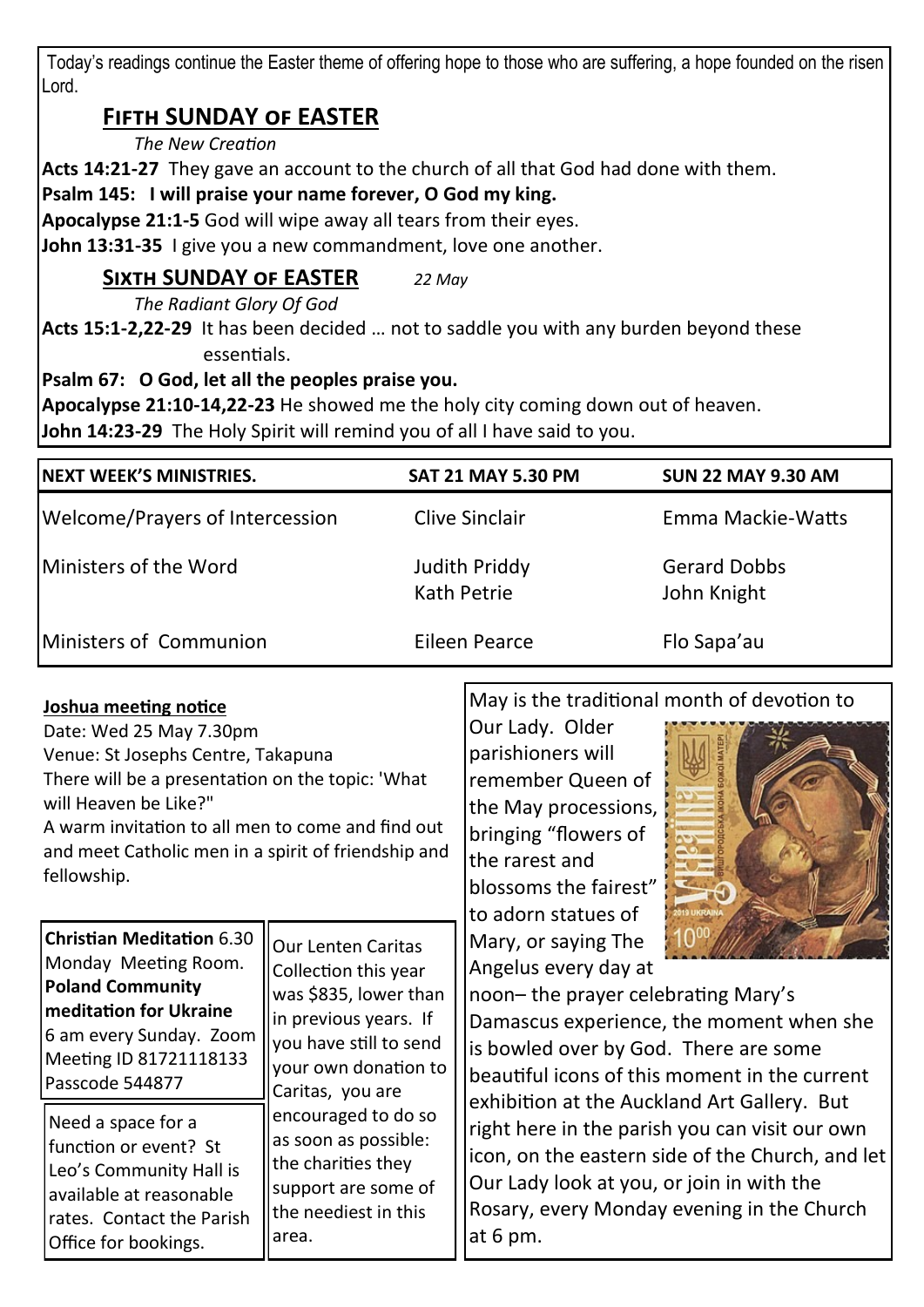## **Diocesan Notices**

**Week of prayer for Christian Unity** 30 May-5 June. Ecumenical Prayer service 12 June 6.30 pm. See church notice board for details.

### **Bishop's Jubilee Bursary Semester 2.**

Contribution towards fees for Theology and RE courses at degree or post-graduate level. Applications close 9 June 2022. Please contact Michelle Jarvis [michellej@cda.org.nz](mailto:michellej@cda.org.nz)

**Do you know someone who is blind** or visually impaired that would appreciate access to books on faith topics and inspiration? Put them in touch with the Xavier Society for the Blind that provides braille and audio books free. See their website <https://xaviersocietyfortheblind.org/>or email [info@xaviersocietyfortheblind.org](mailto:info@xaviersocietyfortheblind.org)

#### **Positions Vacant** :**Liturgy and Ministry**

**Coordinator** to ensure that the Diocese' commitment to the vision and spirit of Vatican II is upheld. This is a full-time role. Applicants must have experience of parish liturgical ministry and an understanding of the principles of the liturgy of the Catholic Church along with a relevant Theological degree and be willing to work flexible hours including evenings and weekends.

#### **Pastoral Worker to the Auckland Deaf**

**Community** 32 hours per week. This role will have responsibility for pastoral care and support for deaf, hearing impaired and their families. Applicants must have fluency in New Zealand Sign Language and be a practising Catholic with sound knowledge of the Catholic faith. Please visit our website www.aucklandcatholic.org.nz – Diocesan Services – Staff Vacancies for the full position descriptions and application details.

**Unwritten; Young Adults Evening** Join us for Unwritten, an incredible evening for young adults! Taking place on Saturday 21 May, 6:00pm-9:00pm, Unwritten will be a night of keynote speakers, praise and worship, adoration, reconciliation, and prayer. Spaces are limited, so grab your FREE tickets today! [https://](https://www.eventbrite.com/e/unwritten-tickets-322536564547) [www.eventbrite.com/e/unwritten](https://www.eventbrite.com/e/unwritten-tickets-322536564547)-tickets-[322536564547](https://www.eventbrite.com/e/unwritten-tickets-322536564547)

#### **Parish Sacramental Programme**

The preparation of candidates for the sacraments of Confirmation and First Communion will commence on Wed 18 May with a parents meeting (via Zoom). The sacraments of Confirmation and First Communion will take place at Sunday Mass on 10th July with the Bishop. Please contact Stephen for any further info.

### **Carmel College 2023 Enrolments.**

**Open Evening** on Thursday 26 May 4.00- 4.30 pm in the college hall - presentation by staff and students 4.30-5.30pm - tours of the school Please wear a mask.

**Daytime tours** Mon 30 May to Thursday 2 June 9.00–9.30am and 1.45–2.30pm. There are still places available for preference applicants for the 2023 year at all levels. Please see the Carmel College Enrolment Link on the website for further details and to enrol online.

**BULLETIN FOR PENTECOST**. We would like to publish another all-colour bulletin, like the Christmas one, for Pentecost Sunday June 5. If you have stories, suggestions, poems, artwork or if you would like to be part of the publishing team please ring Kath 021 620 805 or contact the Parish Office. No contribution too small and all skills welcome!

**100 YEARS OF MARIST EDUCATION IN HAMILTON** St John's College Hamilton is hosting a Mass and luncheon to celebrate 100 years since the Marist Brothers opened a school in Hamilton. Mass will be held on our campus at 11am on Sunday 5th June, followed by a light luncheon and gathering. Old Boys and families who've had an association with Marist and St John's College in Hamilton are all welcome. Please register attendance online at [www.foundation.stjohns](http://www.foundation.stjohns-hamilton.school.nz)-hamilton.school.nz, or phone the College Office on 07 856 7091

Please support our Catholic newspaper, **NZ Catholic** by bringing \$4 to Mass or subscribing personally.